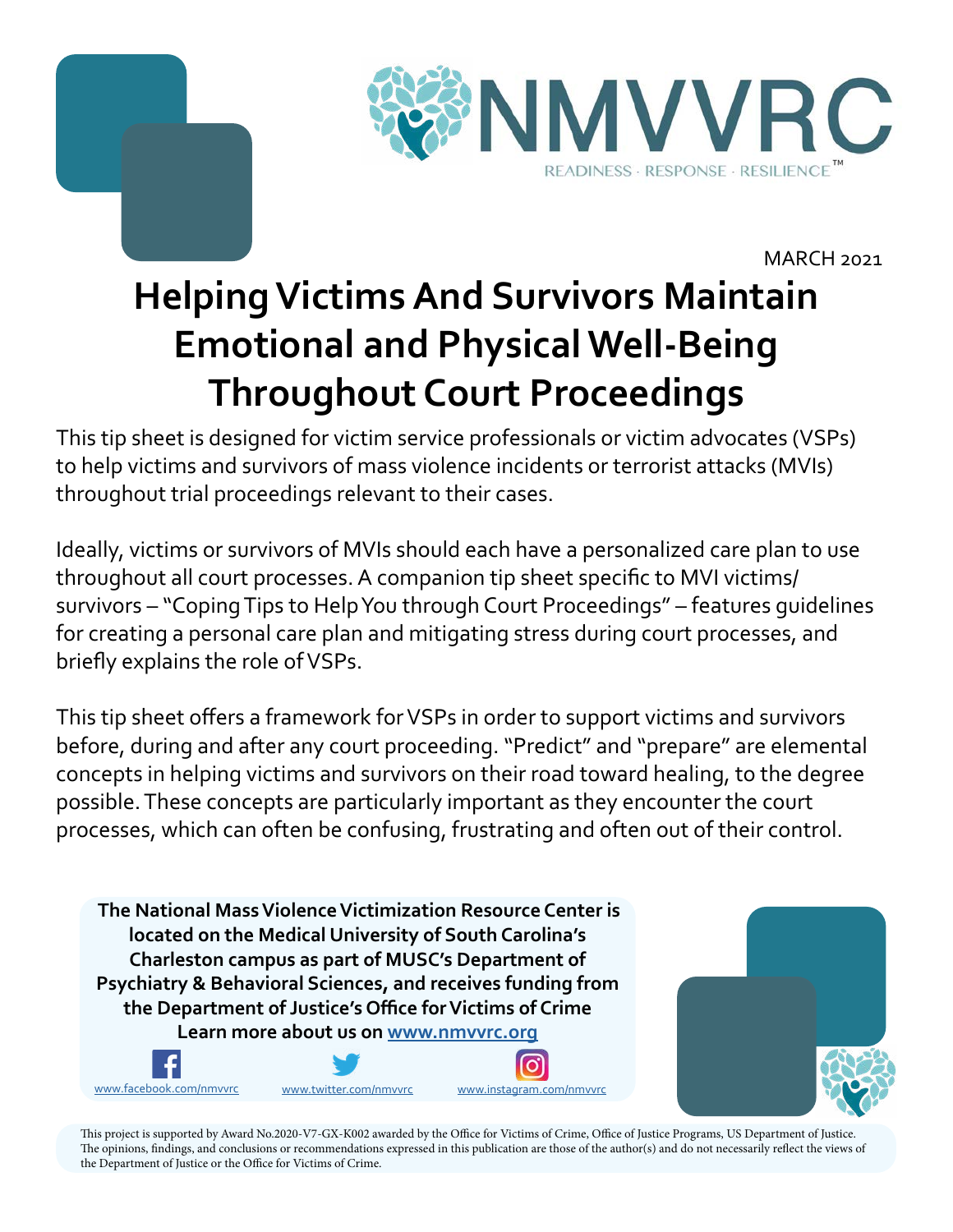



## **Things to help victims develop a personalized self-care plan**

- Help them identify a strong support network with three-to-five people with whom they can rotate reaching out to for support. This can include family members, neighbors, friends, co-workers, spiritual supporters, and/or VSPs. Determine in advance of court hearings whether any victims want a member of their support network to accompany them.
- Advise them to plan to bring a photo ID, to dress comfortably and bring an extra layer of clothing – such as a sweater or shawl – in case the courtroom is cold.
- Since many courtrooms do not allow cell phones, advise victims that it can be helpful to have print photographs of themselves and/or their deceased loved one that they can slip in their pocket or purse (having images of happier times ready to look at may be helpful). Advise victims that while they will likely be unable to view the photos on their cell phone during the proceeding, it will be helpful to have them readily available on their phone in an easily-accessible file for viewing in between or after proceedings.
- Advise victims about helpful calming techniques that can help mitigate stress during trial proceedings. Our Tip Sheet/Guide "[Managing Distress: Grounding Tips for Crime](https://www.nmvvrc.org/media/oo5ft3in/managing-distress-a-guide-for-victims-survivors-and-families-of-mass-violence-events-1.pdf)  [Victims, Survivors and Family Members of Mass Violence Incidents](https://www.nmvvrc.org/media/oo5ft3in/managing-distress-a-guide-for-victims-survivors-and-families-of-mass-violence-events-1.pdf)" is available on the Center's website.
	- A simple calming technique to recommend is: Breathe in and slowly and count to four, hold for four counts, and breathe out and slowly count to four.
	- Help victims to learn and practice two additional calming techniques.

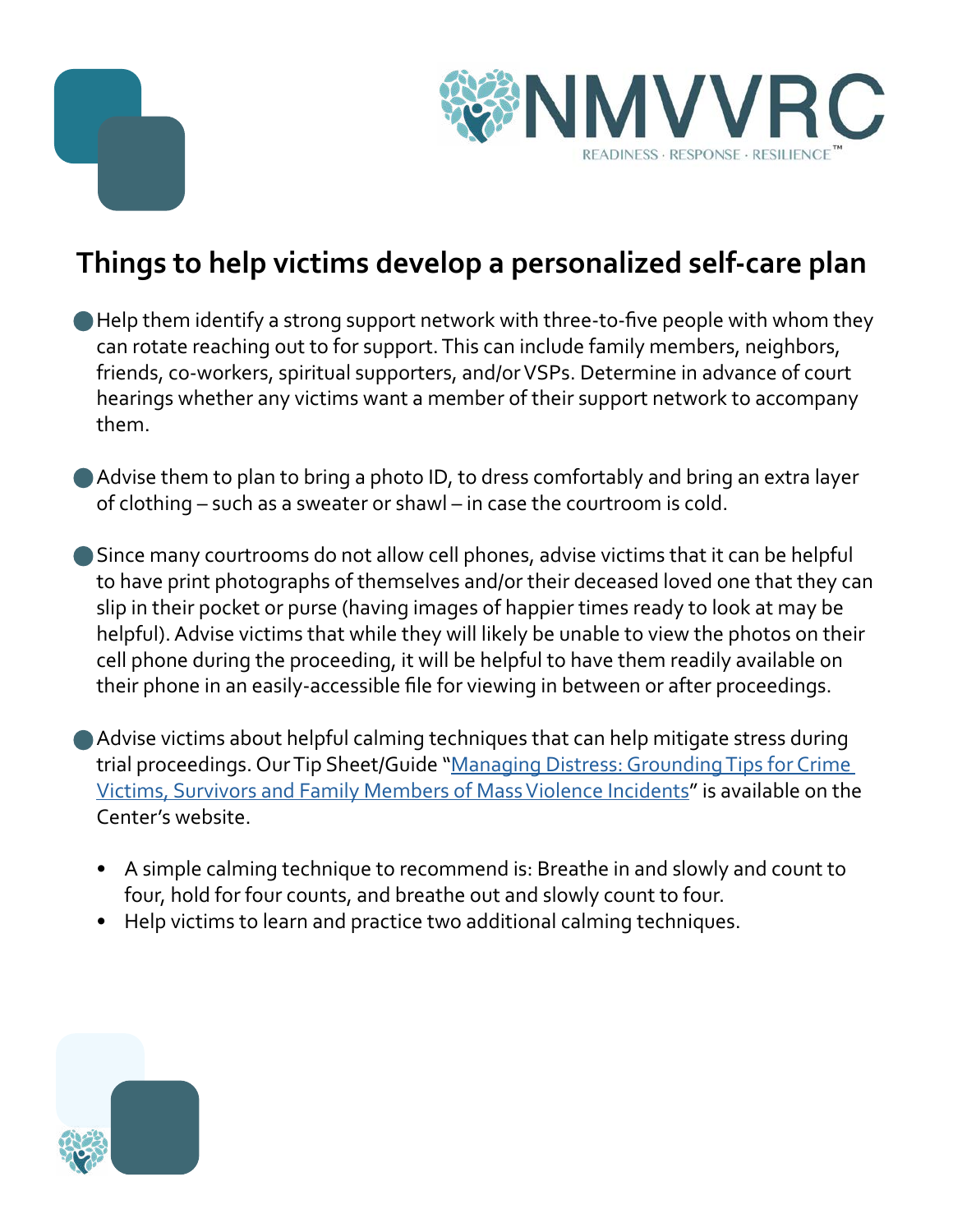



#### **Things to do to help them prepare for the potentially-wide range of court hearings**

Be sure to clarify your role as their VSP and the potential range of services and support you can and cannot provide.

Help victims understand:

o Their constitutional and statutory victims' rights under law, both state and federal

o How such rights are relevant to specific court hearings

o That victims' rights and services are different in state and federal jurisdictions

Provide information (written and verbal) about the court processes. Be prepared to answer any questions and dispel any myths or misunderstandings victim/survivors may have. Ask a member of the prosecution team to address specific legal issues when needed.

Explain any provision and statutory guidance related to victim privacy, and/or confidentiality of communications (including any limitations to either).

Arrange a visit to the courthouse and courtroom prior to the beginning of the trial to help victims become familiar with the physical and surrounding spaces:

o Review secured parking areas and include information regarding daily transport proce dures, like escorts and routes to and from the courthouse's secured areas.

o Provide guidance on entering secured courthouse areas, to illuminate unnecessary delays upon entering or exiting.

o Provide map with layout of the courtroom during court processes (and any "overflow" rooms). Include a schedule for seating MVI victims and where all parties will be seated (Judge, Jurors, Attorneys, Defendants and Court Security).

o Identify key areas designated for victims' use (restrooms, quiet room, victim family gath ering space, etc.).

- Prepare a schedule/calendar for lunch, respite times and identify places. Include options available (venue and costs) with adjustments in times as directed by the court's schedule.
- Remind them to limit their conversations in public areas such as elevators, hallways, stairwells, bathrooms, snack areas, etc. Conversations can be overheard and misinterpreted.

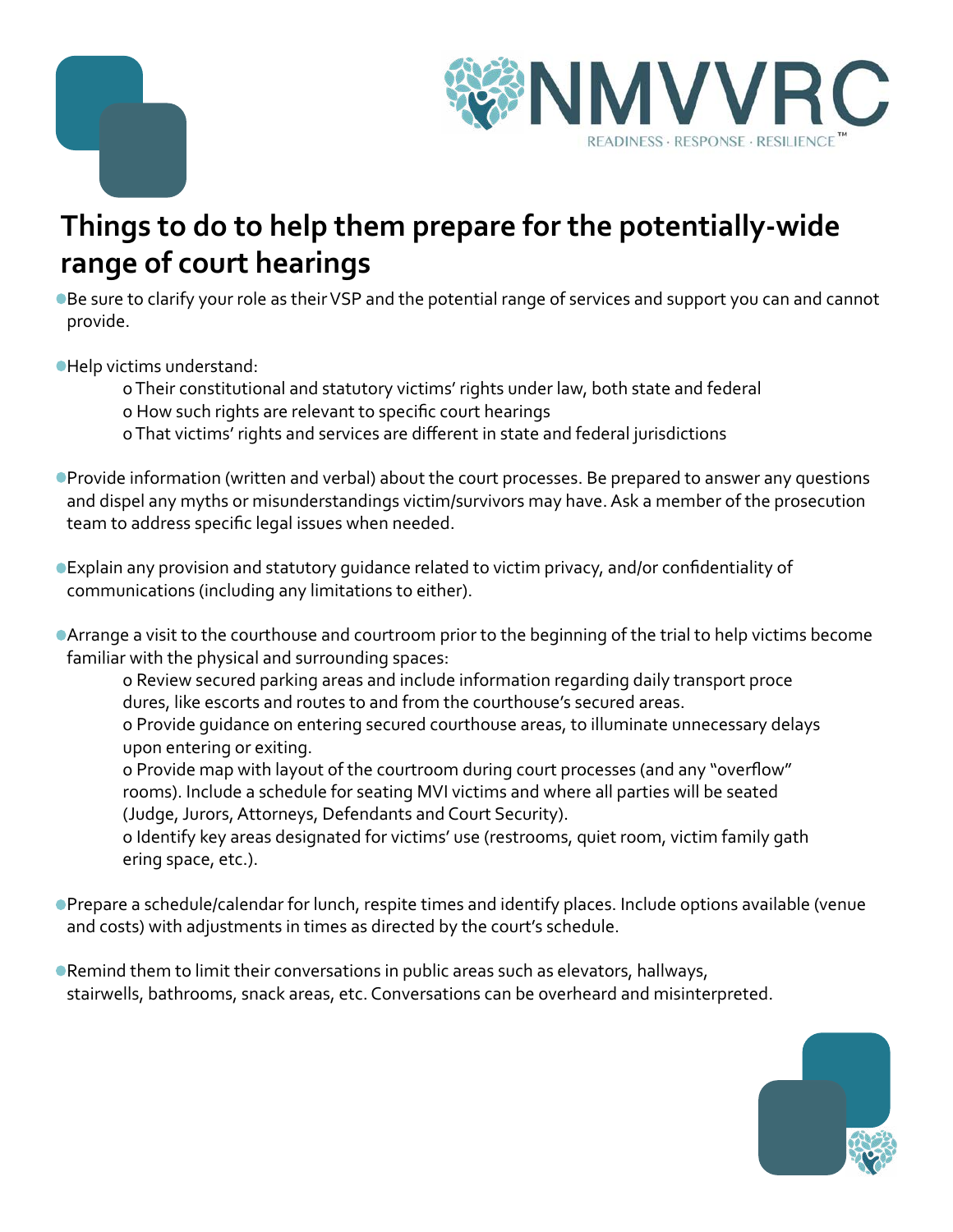



## **Things to do to help them prepare for the potentially-wide range of court hearings (continued)**

Identify any needs that victims may have for accommodations (this can be accomplished through a survey or personal interviews with victims at least one month in advance of court hearings). Develop a plan to meet accommodation needs of victims, to the degree possible.

Accommodations can include:

- o Translation or interpreter services
- o Physical or intellectual disability needs
- o Dietary restrictions
- o Spiritual needs, among others
- Identify any medications they take and advise them to prepare to have enough to last throughout each court process.
- Help victims consider and think about what parts/how much of the proceeding they want to attend. Eyewitness accounts and crime scene photos may be a part of some proceedings and can be very difficult for them to hear and see. If possible, identify any potentially disturbing testimony that may occur in advance of the proceeding so that victims can make an informed choice about whether to attend.
- Explain to victims why it might be a good idea to avoid watching, reading or listening to the news or scrolling through social media coverage of the trial. Some media reports can be hurtful and retraumatizing. They can mitigate potential stress by limiting this type of exposure.
- Inform victims of other support services, such as emotional support animals. Research and be prepared to locate available resources.
- Help victims plan for what to do after a hearing. Assist victims in making plans for non-court related activities to focus on after hearings and when court is not in session.
- Remind victims that if they feel overwhelmed, clinical support is available to them. If possible, mental health services should be available at the courthouse as a victim service. If not, those resources should be readily accessible and available in a secure, private space.
- Have a resource list and capacity to make referrals for victims who may request mental health support and/ or any other types of assistance.

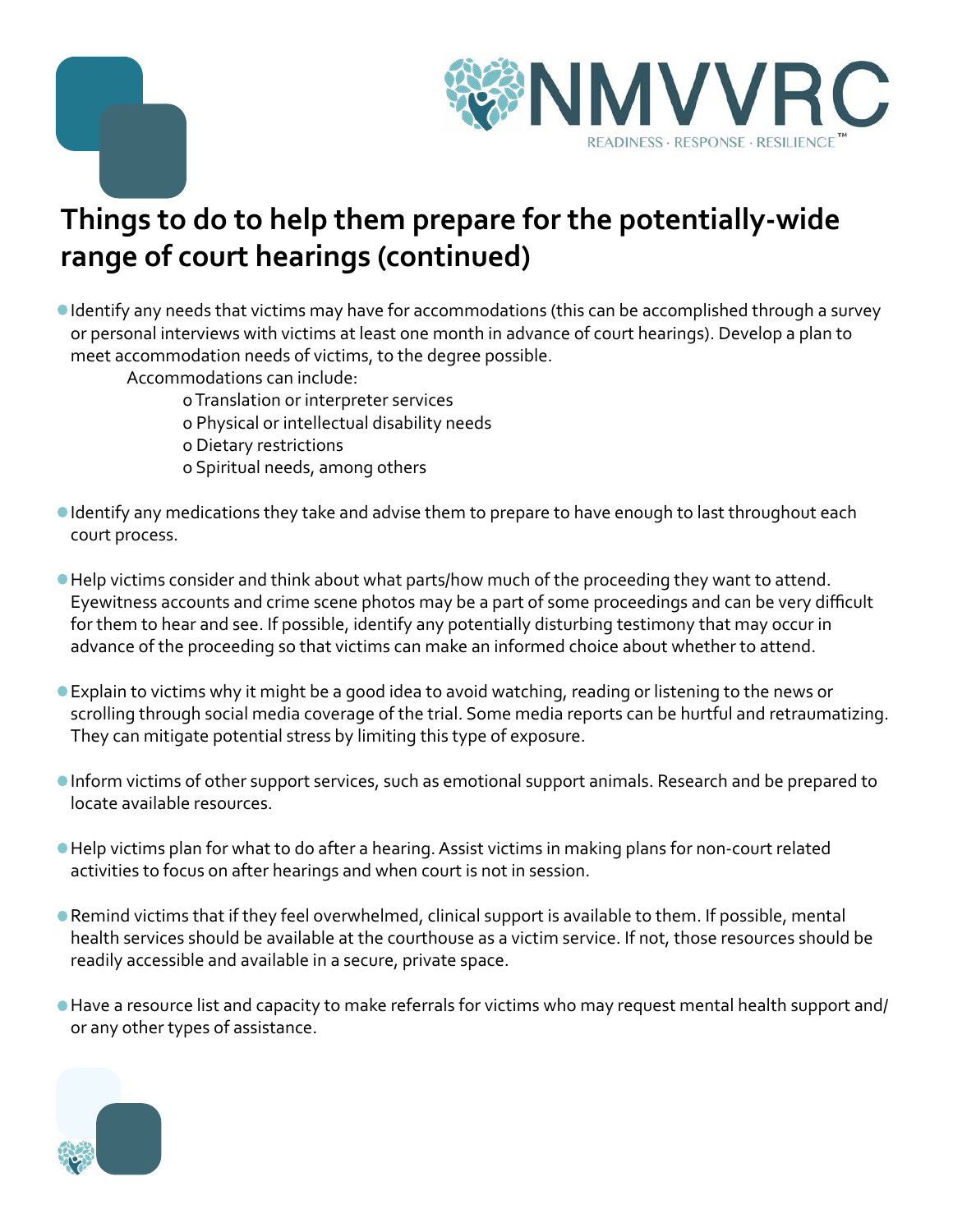



## **Tangible things for victims to have/do throughout court proceedings:**

**Mints** to put under their tongue (strong mints – like Altoids – are recommended). Explain that mint can help ground them.

**Water**!!! Encourage sipping water throughout the day to stay hydrated, to help with grounding, and to regulate breathing. Some courthouses don't allow people to bring water into the building with them, so identify water fountains inside the building or have water available as part of the resources you provide.

**A seat cushion**. Most courtroom benches are wooden and can be uncomfortable to sit on for extended periods of time. A cushion or lumbar support may be helpful.

**A blanket or extra sweater** because courtrooms can be chilly.

**Something to hold in their hands** to keep them busy. This will help release energy. Silly Putty, stress balls and river rocks are good for this. A river rock is easy to place in pockets and to rub energy. For added benefit, victims can put the rock in the freezer overnight – the cold temperature also helps with grounding.

**A notebook** to write down questions for the prosecutors or the VSPs about court events.

**A journal** to write/doodle in or a coloring book for adults.

#### **A packet of tissues**.

**Practice other grounding/calming techniques** – reading their favorite poems or scripture passage, or thinking about and visualizing a good experience.

**Have their support team ready** and support person of the day available – in person, by telephone and/or online.